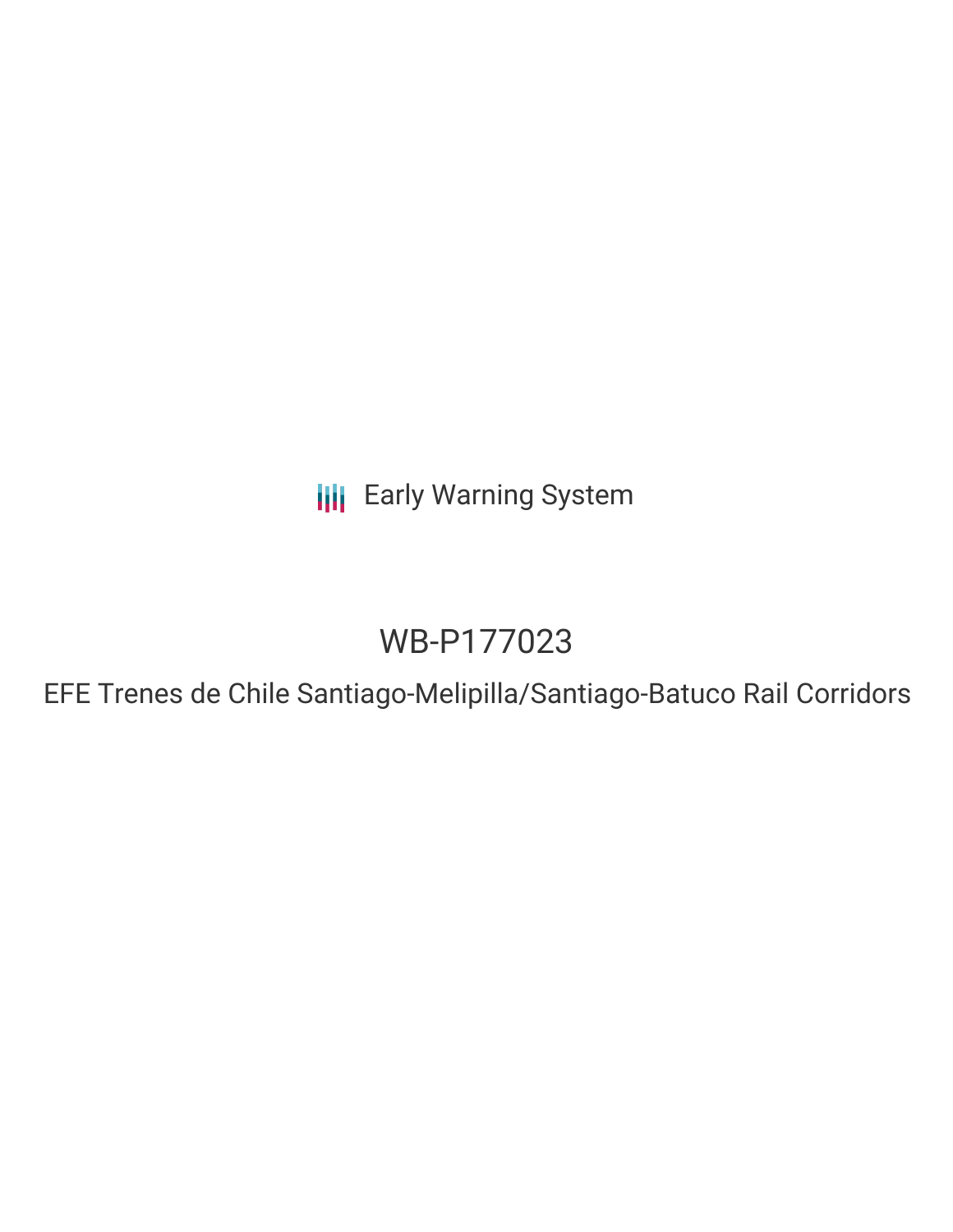

### Early Warning System EFE Trenes de Chile Santiago-Melipilla/Santiago-Batuco Rail Corridors

#### **Quick Facts**

| <b>Countries</b>               | Chile               |
|--------------------------------|---------------------|
| <b>Specific Location</b>       | Santiago            |
| <b>Financial Institutions</b>  | World Bank (WB)     |
| <b>Status</b>                  | Pipeline            |
| <b>Bank Risk Rating</b>        | Α                   |
| <b>Borrower</b>                | Government of Chile |
| <b>Sectors</b>                 | Transport           |
| <b>Investment Amount (USD)</b> | \$120.00 million    |
| <b>Project Cost (USD)</b>      | \$2,222.80 million  |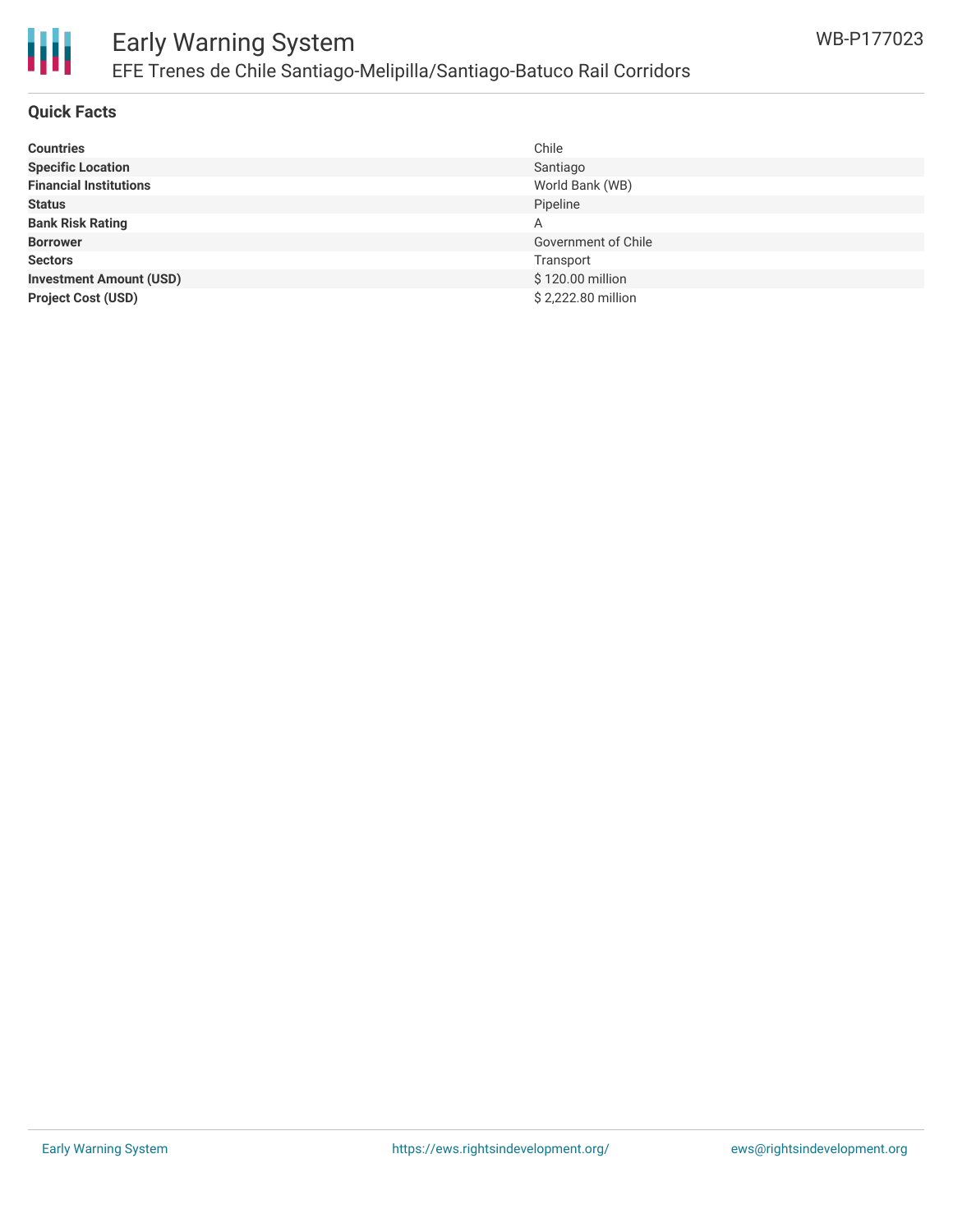

#### **Project Description**

The PDO is to i) improve transport accessibility and equity; ii) support the decarbonization of transport networks; and iii) increase the mobilization of private capital for the Santiago-Melipilla and Santiago-Batuco corridors in Chile.

The World Bank has categorized the environmental and social risks as Substantial.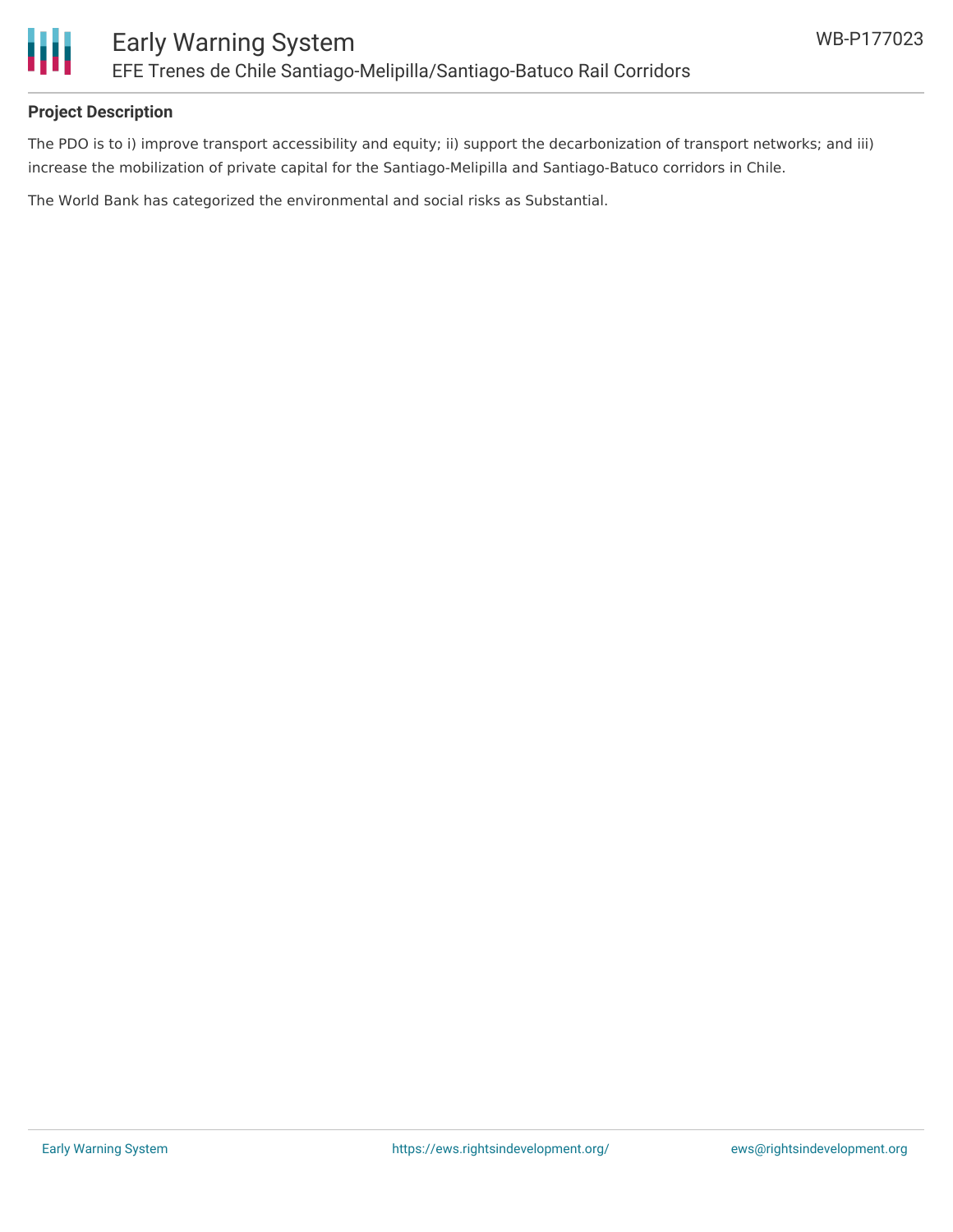

# Early Warning System EFE Trenes de Chile Santiago-Melipilla/Santiago-Batuco Rail Corridors

### **Investment Description**

World Bank (WB)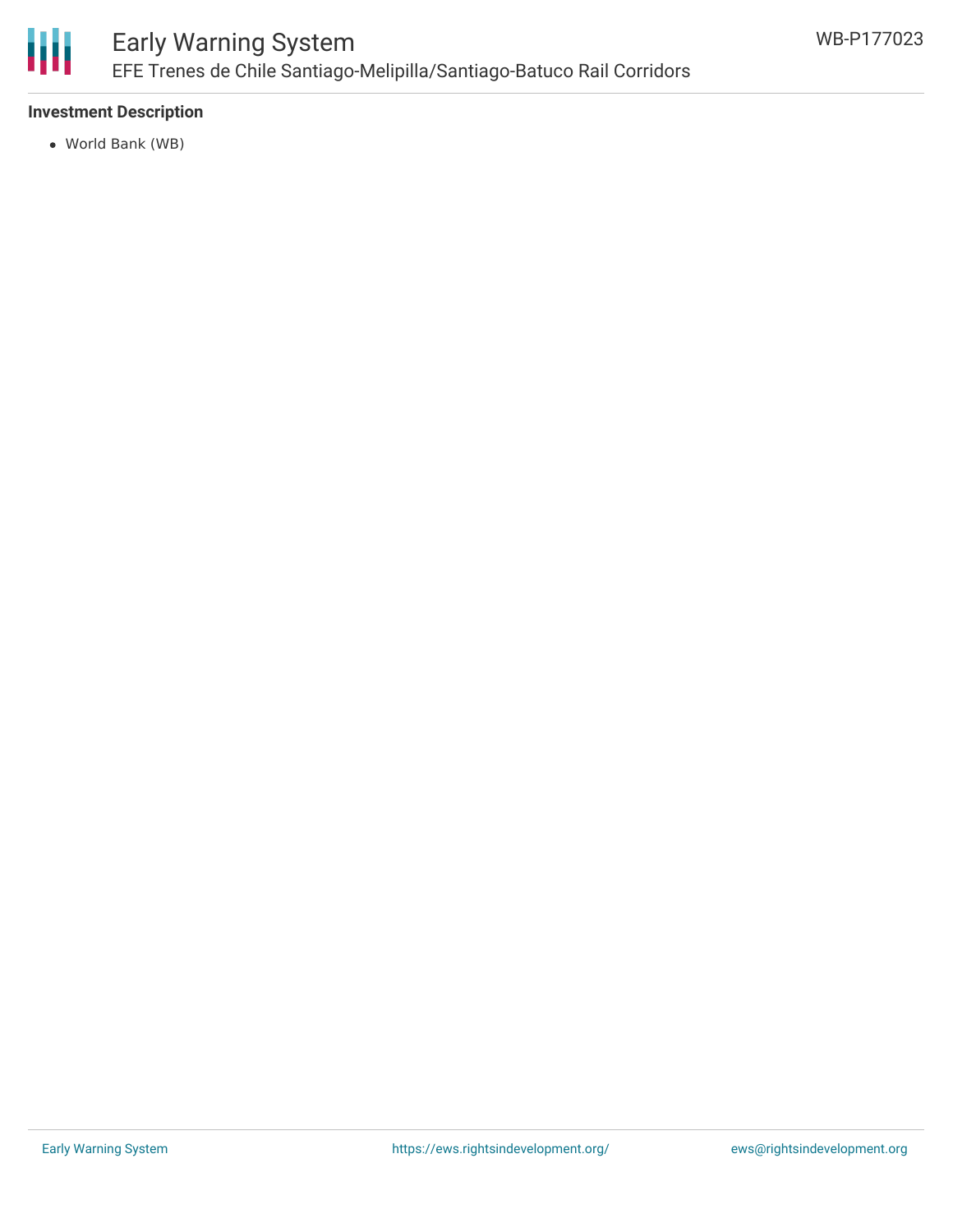

### **Contact Information**

World Bank Felipe Targa Rodriguez, Ada Karina Izaguirre Bradley, Said Dahdah Senior Urban Transport Specialist

Implementing Agency

EFE Trenes de Chile Cecilia Araya Catalán Gerente de Administración y Finanzas [cecilia.arayacatalan@efe.cl](mailto:cecilia.arayacatalan@efe.cl)

To submit an information request for project information, you will have to create an account to access the Access to Information request form. You can learn more about this process at: https://www.worldbank.org/en/access-toinformation/request-submission

#### ACCOUNTABILITY MECHANISM OF THE WORLD BANK

The World Bank Inspection Panel is the independent complaint mechanism and fact-finding body for people who believe they are likely to be, or have been, adversely affected by a World Bank-financed project. If you submit a complaint to the Inspection Panel, they may investigate to assess whether the World Bank is following its own policies and procedures for preventing harm to people or the environment. You can contact the Inspection Panel or submit a complaint by emailing ipanel@worldbank.org. Information on how to file a complaint and a complaint request form are available at: https://www.inspectionpanel.org/how-tofile-complaint